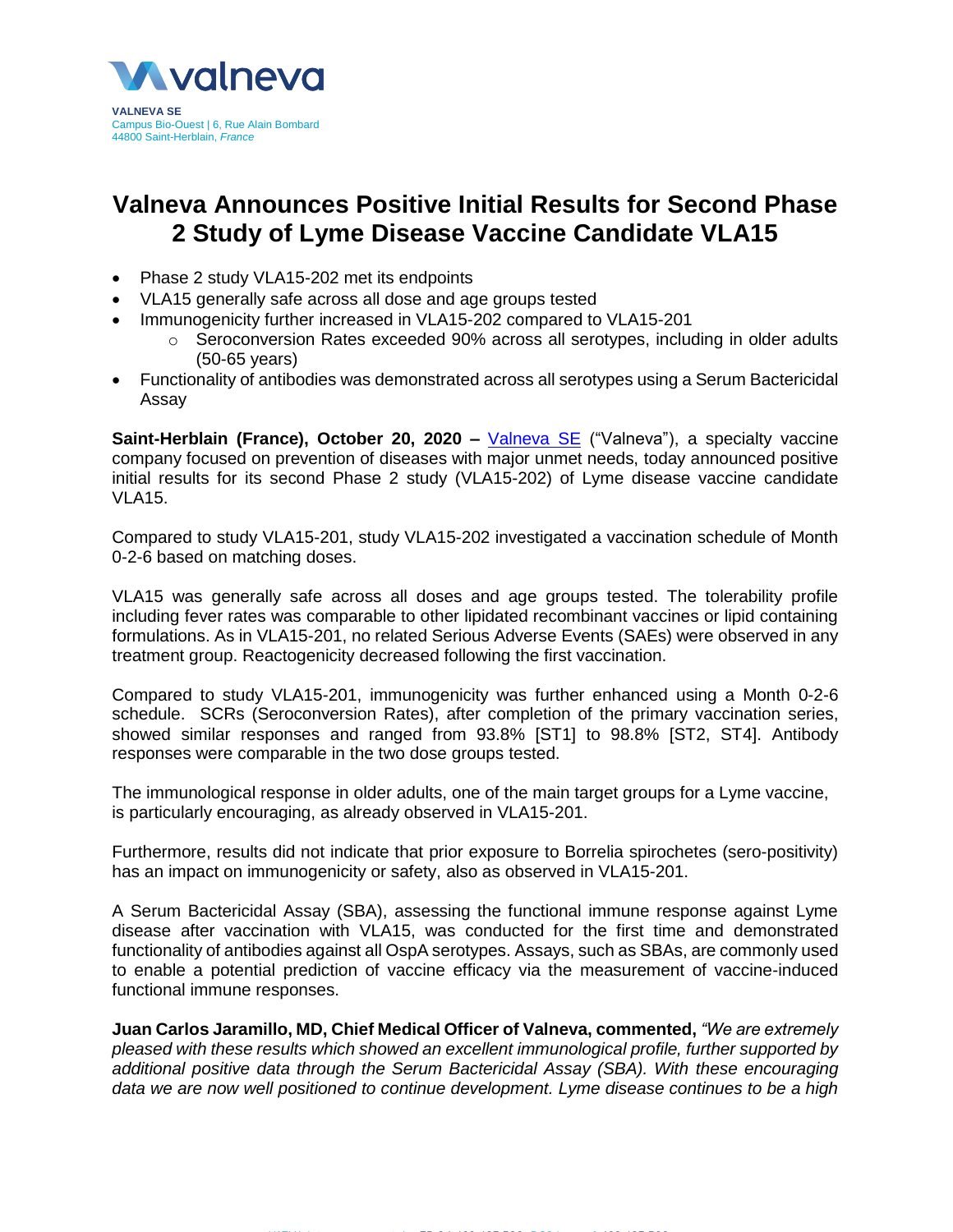*unmet medical need and our objective remains to work closely with Pfizer to offer a preventative solution as soon as possible."*

VLA15-202 Day 208 safety and immunogenicity data support advancing the program with the Month 0-2-6 schedule. Valneva and Pfizer will finalize dosage analysis and prepare for the next development steps in the coming months.

## **About Phase 2 Clinical Study VLA15-202**

VLA15-202, the second Phase 2 study, is a randomized, observer-blind, placebo controlled trial conducted in the US.

A total of 246 volunteers received 135 µg or 180 µg of VLA15 (approximately 100 subjects each) or placebo (approximately 50 subjects).

VLA15 was tested as alum adjuvanted formulation and was administered intramuscularly in three injections, given at Month 0, 2 and 6 (compared to Month 0, 1 and 2 in study VLA15-201).

Subjects are followed for 18 months, with the main immunogenicity readout at one month after completion of the primary vaccination series (primary endpoint). The study enrolled healthy adults 18 to 65 years of age.

Study centers are located in areas where Lyme disease is endemic; volunteers with a cleared past infection with *Borrelia burgdorferi*, the bacteria that cause Lyme disease, were also enrolled.

# **About VLA15**

VLA15 is the only active Lyme disease vaccine in clinical development today, and covers six serotypes that are prevalent in North America and Europe. This investigational multivalent protein subunit vaccine targets the outer surface protein A (OspA) of Borrelia, an established mechanism of action for a Lyme disease vaccine. OspA is one of the most dominant surface proteins expressed by the bacteria when present in a tick. VLA15 has demonstrated strong immunogenicity and safety data in pre-clinical, Phase 1 and Phase 2studies. The program was granted Fast Track designation by the U.S. Food and Drug Administration (FDA) in July 2017<sup>1</sup>. Valneva and Pfizer announced a collaboration for VLA15's development and commercialization at the end of April  $2020^2$ . The two companies are working closely together on the next development steps.

### **About Lyme Disease**

Lyme disease is a systemic infection caused by *Borrelia* bacteria transmitted to humans by infected *Ixodes* ticks<sup>3</sup>. It is considered the most common vector borne illness in the Northern Hemisphere. According to the U.S. Centers for Disease Control and Prevention (CDC), approximately 300,000 Americans<sup>4</sup> are diagnosed with Lyme disease each year with at least a further 200,000 cases in Europe<sup>5</sup>. Early symptoms of Lyme disease (such as a gradually expanding erythematous rash called *Erythema migrans* or more unspecific symptoms like fatigue, fever, headache, mild stiff neck, arthralgia or myalgia) are often overlooked or misinterpreted. Left untreated, the disease can disseminate and cause more serious complications affecting the

 $\overline{a}$ *<sup>1</sup> Valneva [Receives FDA Fast Track Designation for its Lyme Disease Vaccine Candidate VLA15](https://valneva.com/press-release/valneva-receives-fda-fast-track-designation-for-its-lyme-disease-vaccine-candidate-vla15/)*

*<sup>2</sup> Valneva [and Pfizer Announce Collaboration to Co-Develop and Commercialize Lyme Disease Vaccine, VLA15](https://valneva.com/press-release/valneva-and-pfizer-announce-collaboration-to-co-develop-and-commercialize-lyme-disease-vaccine-vla15/)*

*<sup>3</sup> Stanek et al. 2012, The Lancet 379:461–473*

*<sup>4</sup> As estimated by the CDC[, https://www.cdc.gov/lyme/stats/humancases.html.](https://www.cdc.gov/lyme/stats/humancases.html)*

*<sup>5</sup> Estimated from available national data. Number largely underestimated based on WHO Europe Lyme Report as case reporting is highly inconsistent in Europe and many LB infections go undiagnosed; ECDC tick-borne-diseases-meeting-report*